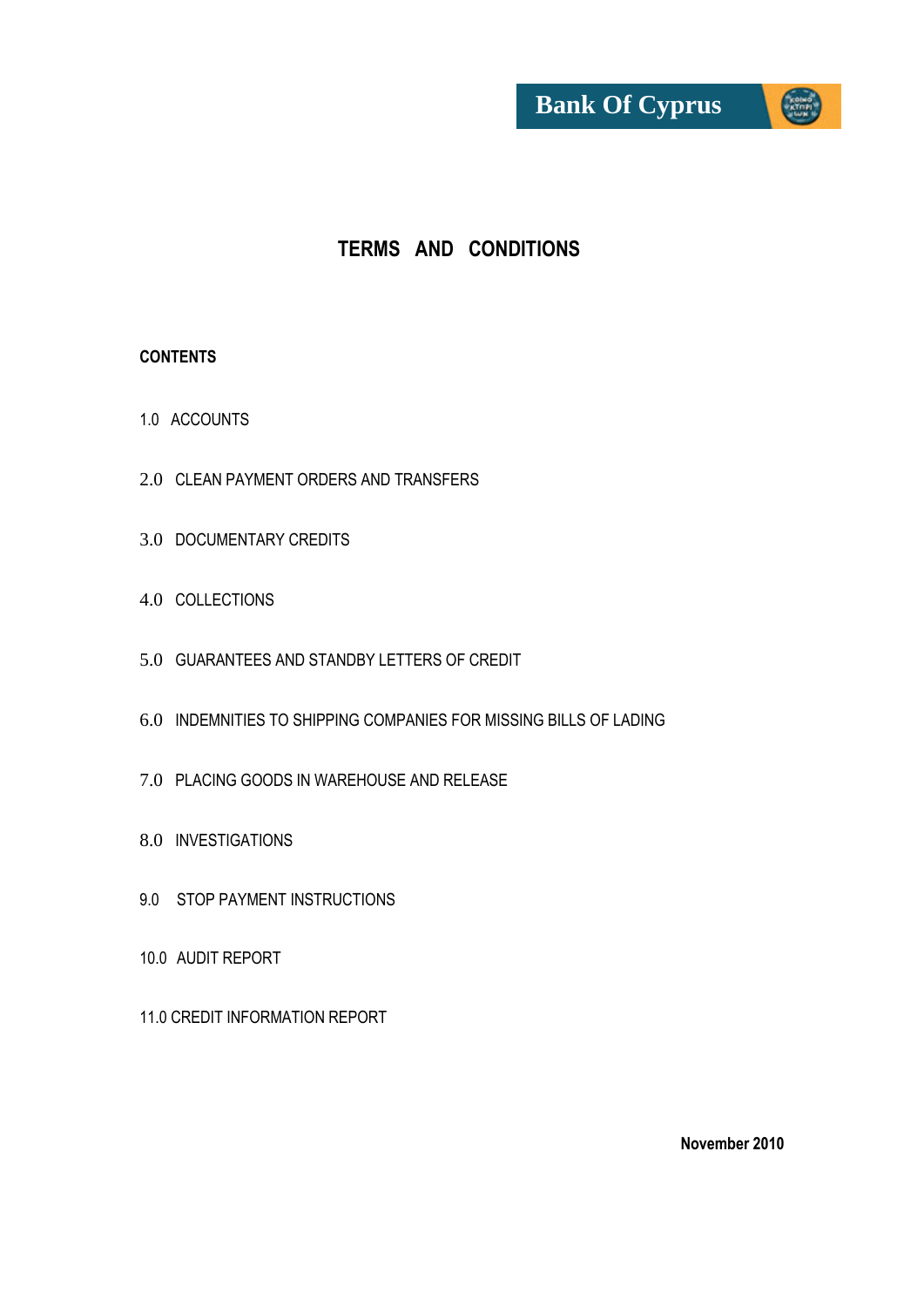# **1.0 ACCOUNTS**

#### **1.1 Current Accounts:**

| 1.1.1. Credit Interest<br>1.1.2. Debit Interest<br>1.1.3. Account maintenance fees<br>1.1.4. Minimum balance requirement<br>1.1.5. Account statements<br>1.1.6. Interest statements | Subject to arrangement<br>BOC Base Rate + 2% p.a.<br>Subject to arrangement<br>Subject to arrangement<br>Free of charge<br>€34 p.a. |
|-------------------------------------------------------------------------------------------------------------------------------------------------------------------------------------|-------------------------------------------------------------------------------------------------------------------------------------|
| 1.2. Term & Notice Accounts:                                                                                                                                                        |                                                                                                                                     |
| 1.2.1. Credit Interest                                                                                                                                                              | Subject to arrangement                                                                                                              |
| <b>2.0 CLEAN PAYMENT ORDERS AND TRANSFERS</b>                                                                                                                                       |                                                                                                                                     |
| 2.1. Payments to Bank Beneficiaries (in all currencies)                                                                                                                             |                                                                                                                                     |
| 2.1.1. Credited in our books<br>2.1.2. Transferred to another Bank                                                                                                                  | Free<br>€3                                                                                                                          |
| 2.2. Payments to non-Bank Beneficiaries                                                                                                                                             |                                                                                                                                     |
| 2.2.1. Payments in Euro                                                                                                                                                             |                                                                                                                                     |
| A) Non-Regulated Payments:                                                                                                                                                          |                                                                                                                                     |
| i) Option charges 'OUR'                                                                                                                                                             |                                                                                                                                     |
| For amounts $\leq$ £12.500<br>For amounts €12.500 - €50.000<br>For amounts $> \text{\textsterling}50.000$                                                                           | €10<br>€25<br>€50                                                                                                                   |
| ii) Option 'SHA/BEN'                                                                                                                                                                | Free (for sending Bank)                                                                                                             |
| B) Regulated Payments:                                                                                                                                                              |                                                                                                                                     |
| Credited in our books<br>Transferred to another Bank                                                                                                                                | Free<br>€2                                                                                                                          |
| 2.2.2. Payments in other currencies:                                                                                                                                                |                                                                                                                                     |
| For amounts equivalent to: $\leq \text{\ensuremath{\mathsf{E}}} 1.000$<br>For amounts equivalent to: $> \text{\textsterling}1.000$                                                  | €12,50<br>€25                                                                                                                       |
| 2.3. Amendments / Cancellations<br>(MT192 is required for cancellations)                                                                                                            | €25                                                                                                                                 |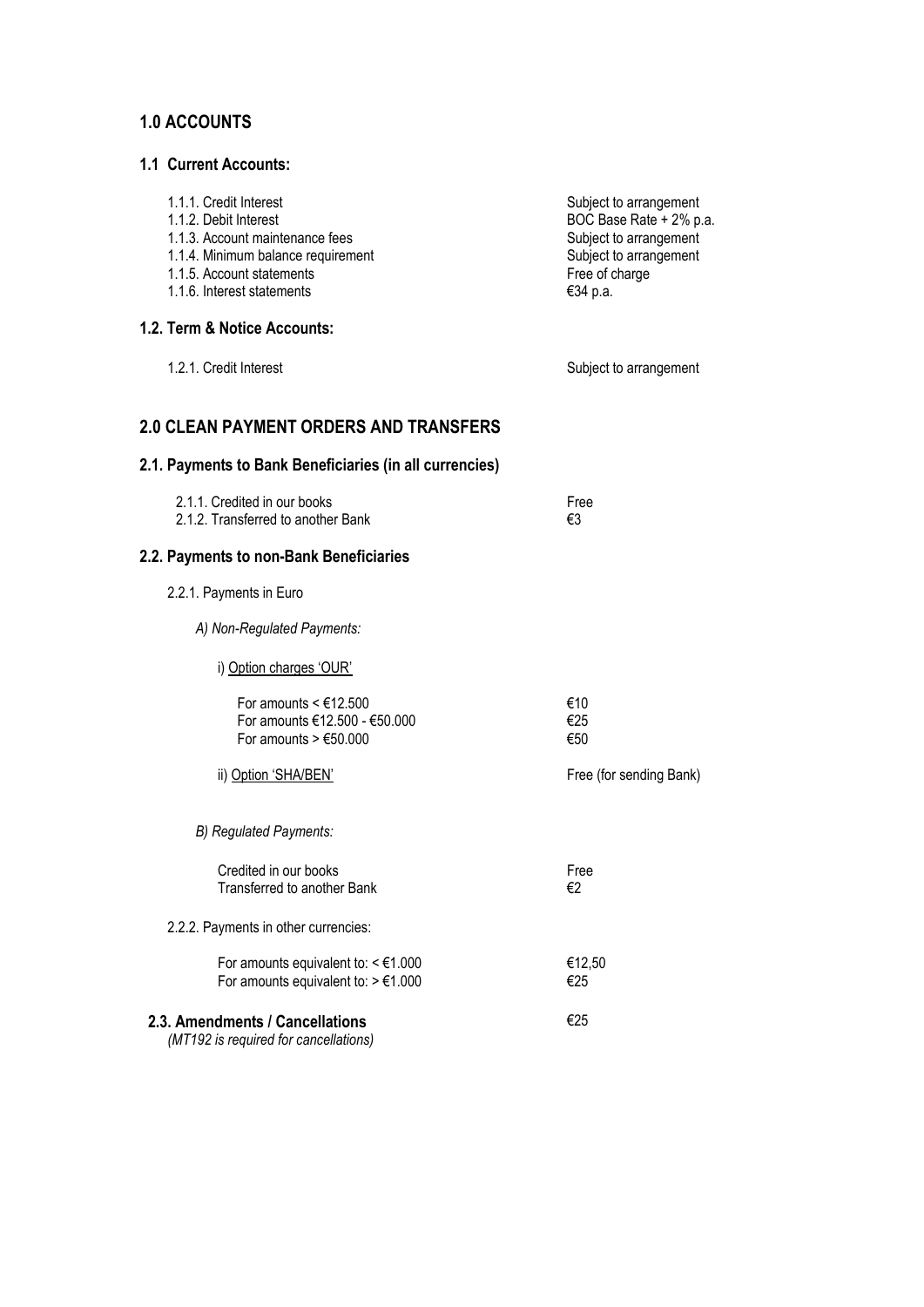## **3.0 DOCUMENTARY CREDITS**

| 3.1. Advising/passing on a credit without adding our confirmation | Commission $0.05\%$ , minimum $\epsilon$ 50, maximum<br>€100                             |
|-------------------------------------------------------------------|------------------------------------------------------------------------------------------|
| 3.2. Confirming a credit                                          | Minimum 0,2% per period of 3 months or part<br>thereof, minimum amount €70               |
| 3.3. Amendment to a Credit including cancellation                 | €30                                                                                      |
| 3.4. Transferring a Credit or part thereof                        | 0,1% per month or part thereof, with minimum<br>0,3% or minimum $€80$                    |
| 3.5. Negotiation/Payment under Documentary Credits                | Negotiation Commission: 0,25%, minimum €40,<br>maximum $€150$                            |
|                                                                   | Exchange Commission: 0,4%, minimum €5,<br>maximum €400.                                  |
|                                                                   | If no conversion of currency is involved,<br>handling commission of 0,25%, minimum $€10$ |
| 3.6. Acceptances/Deferred Payment undertakings                    | Minimum 0,2% per period of 3 months or part<br>thereof, minimum amount €70               |

*NOTES:*

*-No commission will be refunded where a credit is cancelled or expires totally or partially unutilised.*

*-For increases in amount and / or extension of time, additional commission is charged as per 3.1, and 3.2, above.*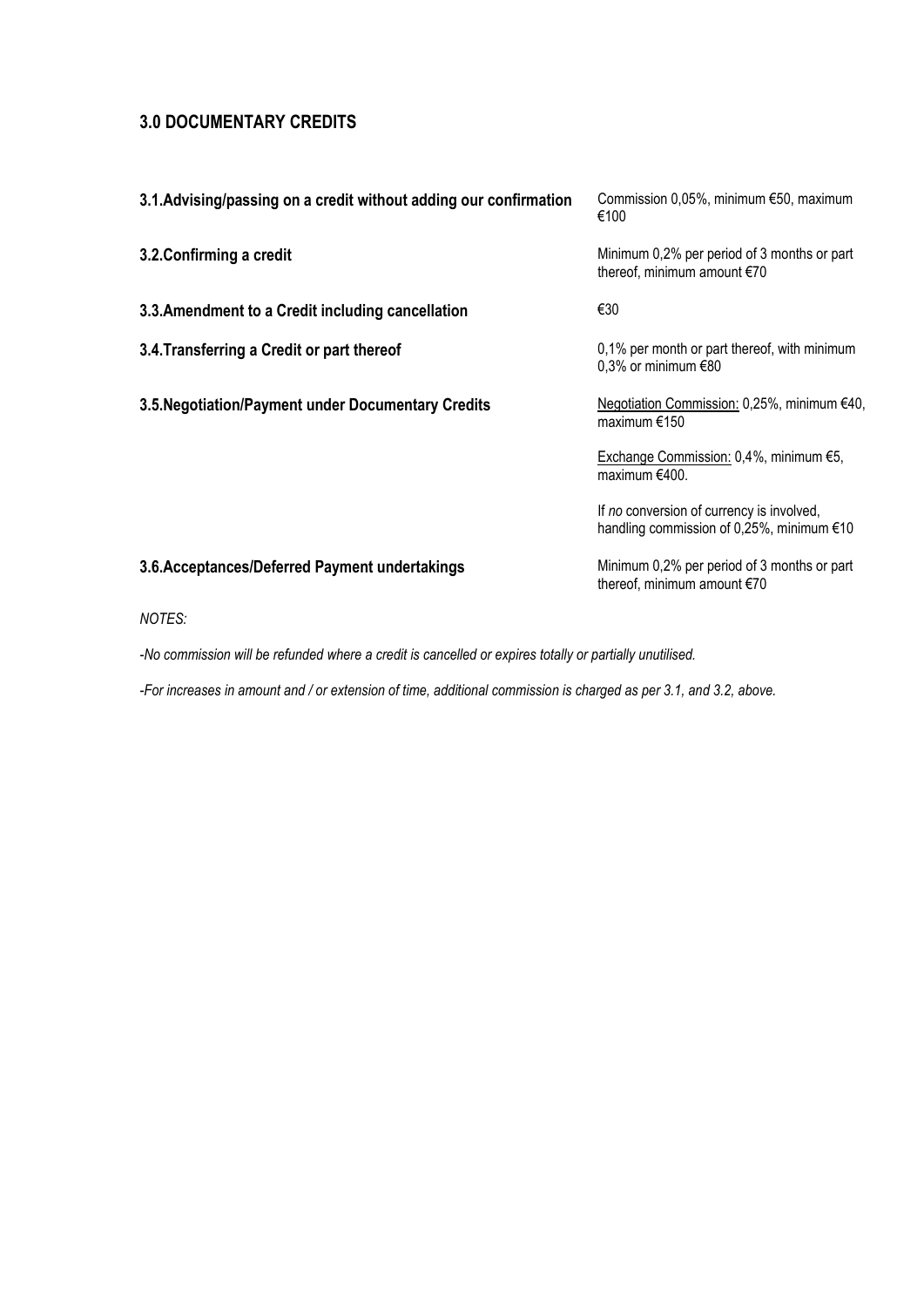## **4.0 COLLECTIONS**

|  | 4.1 Cheques (After final payment) |  |
|--|-----------------------------------|--|
|  |                                   |  |

| 4.1.1. If Cheque Amount $≤ €200$ | €25 (flat) |
|----------------------------------|------------|
| 4.1.2. If Cheque Amount> €200    | €50 (flat) |
| 4.1.3. Cheques returned unpaid   | €42        |

# **4.2 Clean Bills and Documentary Collections**

| 4.2.1. Handling Commission   | 0,4%, minimum $€5$ , maximum $€400$                                   |  |
|------------------------------|-----------------------------------------------------------------------|--|
|                              | If no conversion of currency is involved<br>commission is reduced to: |  |
| • Clean Bills                | 0,25%, minimum €10, maximum €200                                      |  |
| • Documentary Collections    | 0,25%, minimum €10, maximum €600                                      |  |
| 4.2.2. Collection Commission |                                                                       |  |
| • Clean Bills                | 0,1%, minimum $€10$ , maximum $€30$                                   |  |
| • Documentary Collections    | 0,2%, minimum €18, maximum €100                                       |  |
| 4.2.3. Acceptance Commission | €15 in addition to commission charged under<br>4.2.2. above           |  |
| 4.2.4. Items returned unpaid | Commission as 4.2.2, above                                            |  |
| 4.2.5. Protest Fee           | €35                                                                   |  |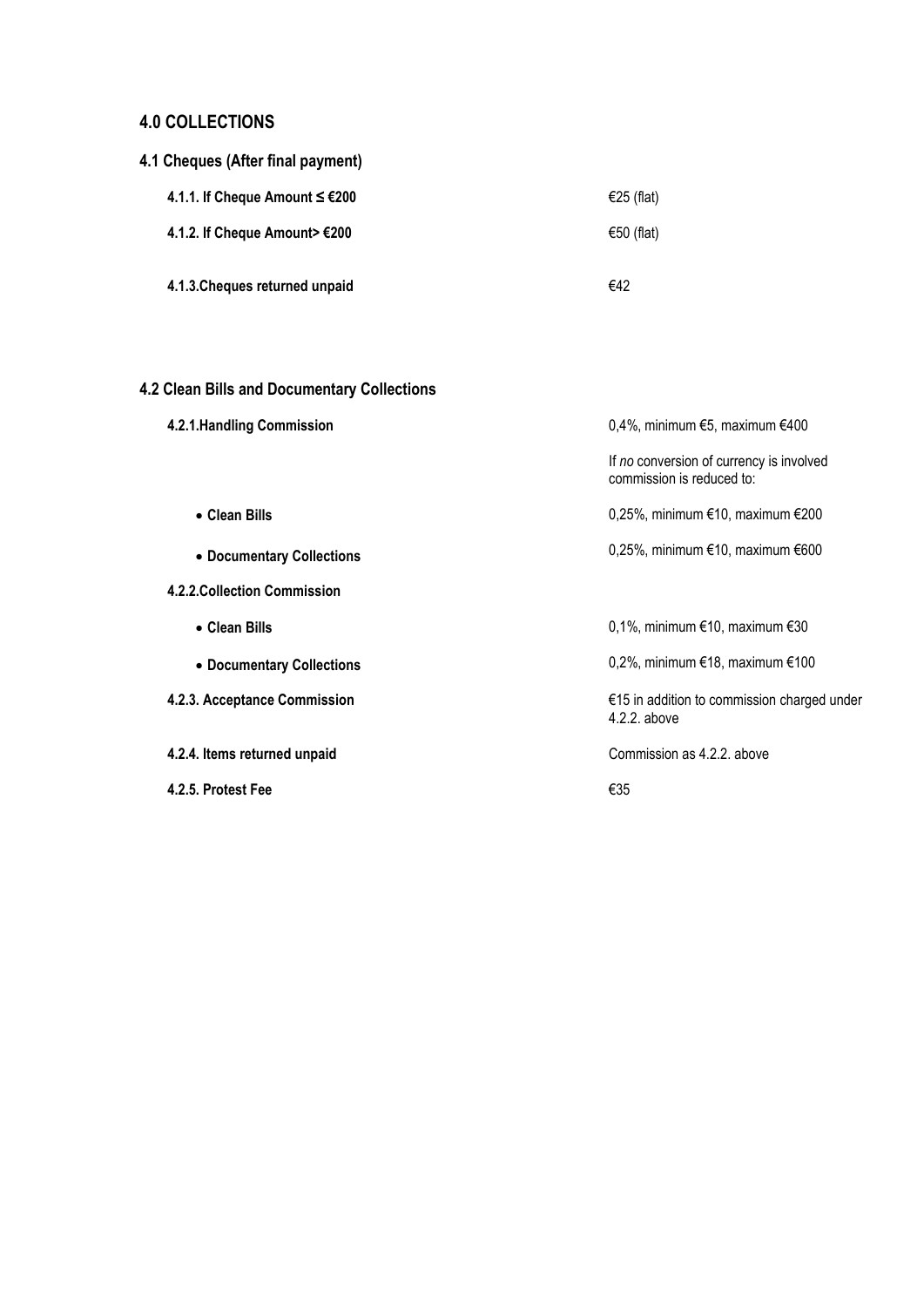### **5.0 GUARANTEES AND STANDBY LETTERS OF CREDIT**

#### **5.1 Guarantees**

| Subject to arrangement                                                     |
|----------------------------------------------------------------------------|
| €50                                                                        |
| €25                                                                        |
|                                                                            |
| Subject to arrangement                                                     |
| Commission $0.05\%$ , minimum $€50$ , maximum<br>€100.                     |
| Minimum 0,2% per period of 3 months or part<br>thereof, minimum amount €70 |
| €30                                                                        |
|                                                                            |

### **6.0 INDEMNITIES TO SHIPPING COMPANIES FOR MISSING BILLS OF LADING**

€30 per quarter and €10 per month thereafter, from date of issue to date of return of our Guarantee

## **7.0 PLACING GOODS IN WAREHOUSE AND RELEASE**

| 7.1. Placing   | 0,05%, minimum $€50$ , maximum $€100$                                                                                           |
|----------------|---------------------------------------------------------------------------------------------------------------------------------|
| 7.2. Releasing | 0,025% for three months or part thereof, from the<br>date of placing up to the date of each release,<br>minimum €20 per release |
| 7.3. Visiting  | Charge for each visit to a warehouse for inspection<br>€100                                                                     |